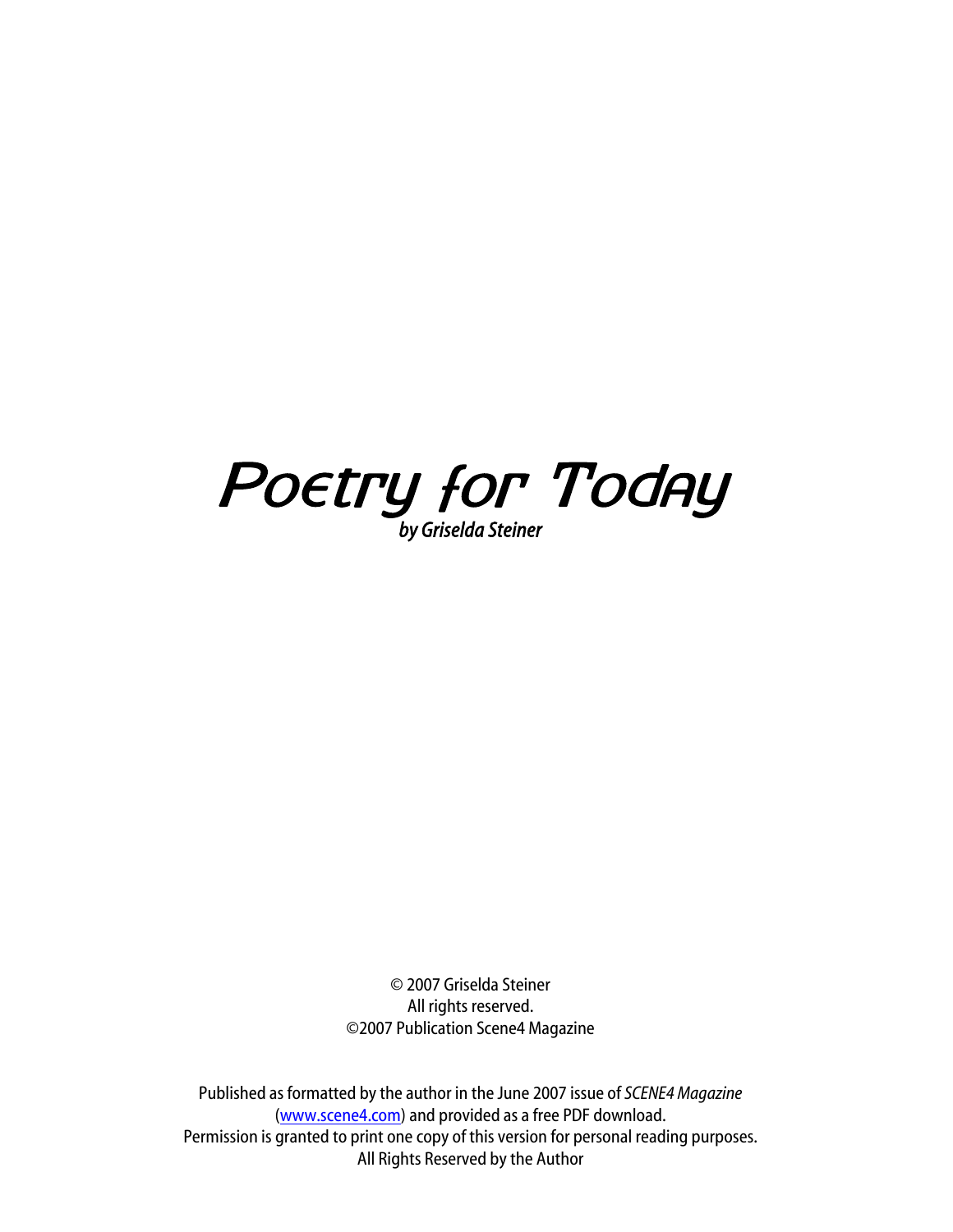©2007 Griselda Steiner. *Poetry for Today* is fully protected under the copyright laws of the United States of America and international copyright laws. All rights, including the rights of translation into foreign languages, adaptations in motion pictures, television, video, radio, various other electronic media, recitation, public reading, and any other adaptations and are strictly reserved. Performances of any kind require the payment of a royalty. You may display this book for your personal, non-commercial use. But you may not otherwise reproduce or distribute copies of this book or any part thereof in any form (including by email or other electronic means), without the prior written consent of the owner. All inquiries should be directed to:

Griselda Steiner at: [sedna2003@yahoo.com](mailto:sedna2003@yahoo.com)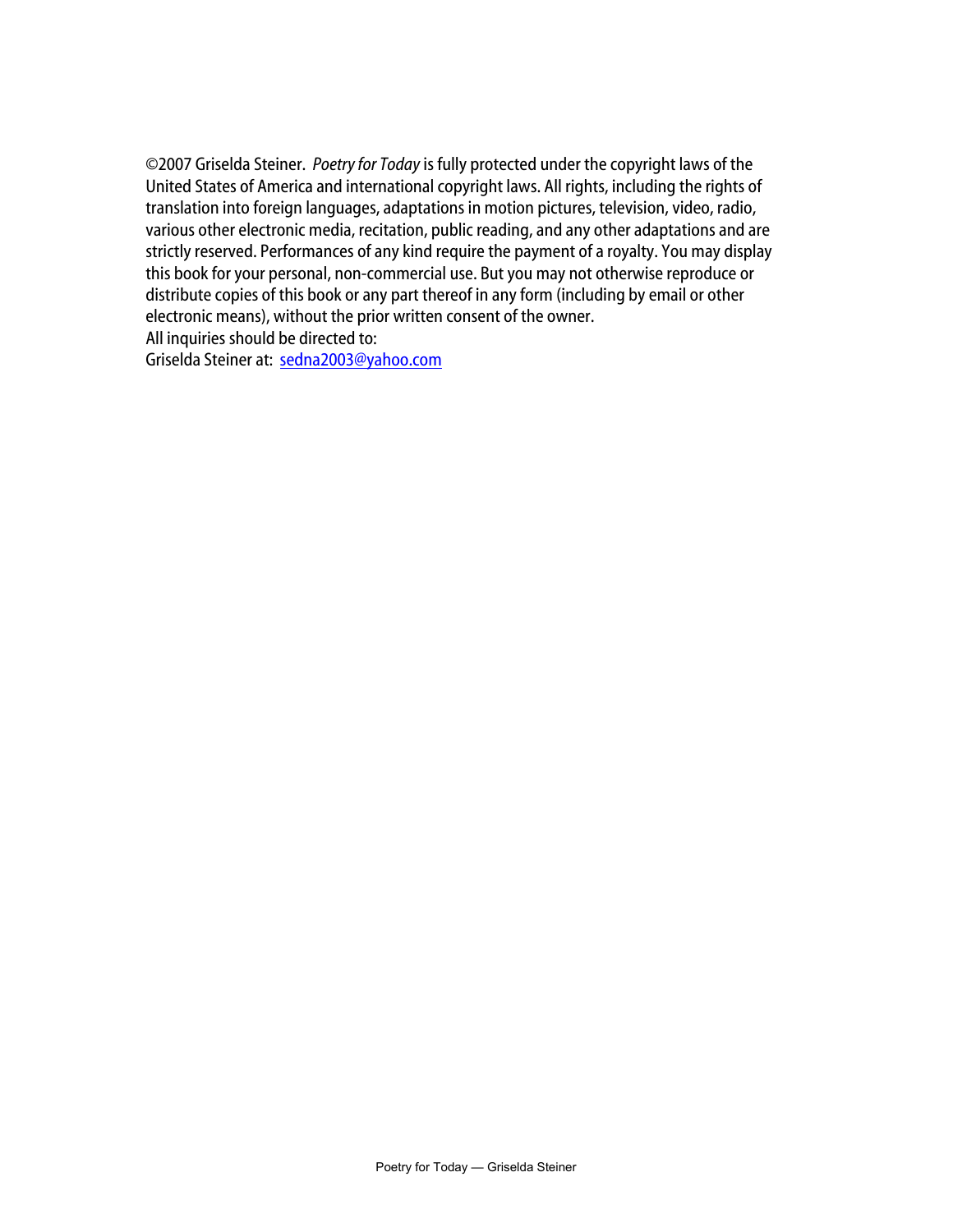# *- NOTE for the READERS -*

I would like to thank the Editors at Scene4 Magazine for this opportunity to share some of my poetry with you. Several of these poems have been published before in WOMAN AND EARTH, OF A LIKE MIND, THE AUROREAN and HOPE Newsletter, as well as presented in readings in New York City.

As a playwright, I have integrated poetry and lyrics into dramatic action and continue to develop my work towards production. My - POETRY for TODAY expresses my personal experience and reaction to destructive events confronting us all. Being devoted to the expression of the divine feminine, I have written - POETRY for the GODDESS - dedicated to HER legacy. Also included in this collection is - LYRIC POETRY for the musical "HYPATIA" - that I wrote for my musical in which opera heroines embark on a journey to change their destiny.

I hope you enjoy!

 Sincerely, *Griselda Steiner*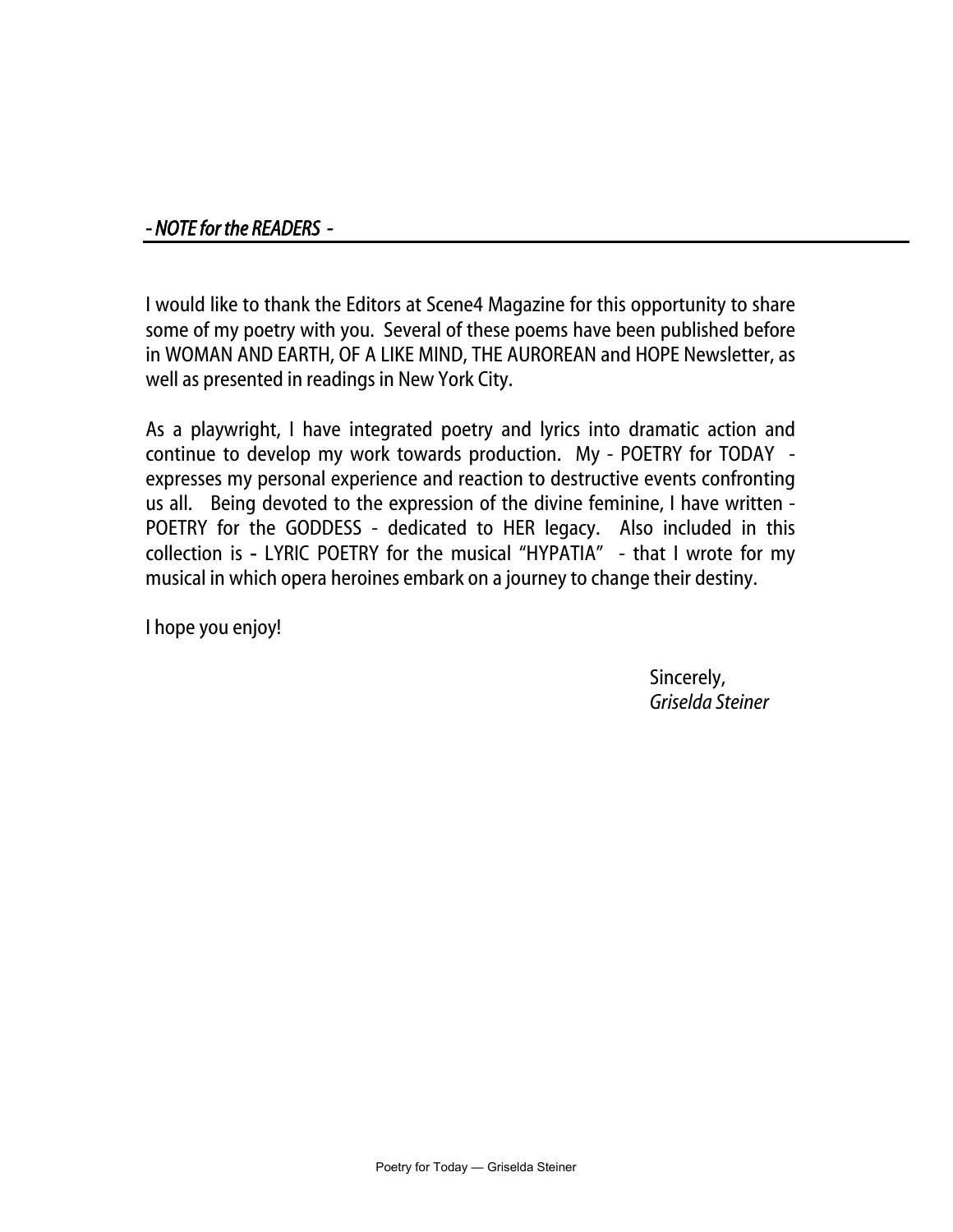#### **WHITE WOLF**

Deep in the artic snows She waits for me Great White

Instinct tells me **Tonight** The oyster sky South wind My feet on cold streets Turning to four Sound searching silent ground

She will lead me to the pack

Eagle eyes track us cross Tundra forests Ice lakes Vast ridged terrain Run - Run - Run

Under black star magnet skies The moon's low light Arcs the tree line Casting shadows On snow drifted rivers

Our brother's howl frosts the air Piercing our wolf bodies With great knowing With no language

No men plotting death War with wasted religions No glittering green bombs Digging cities into history's sediment Layering poison with blood in the sand

Pulling us to new lands As the earth's shifting plates **Migrate** With sacred geometry

To the light of the Shaman's fire spitting flint Building the Stone Mountain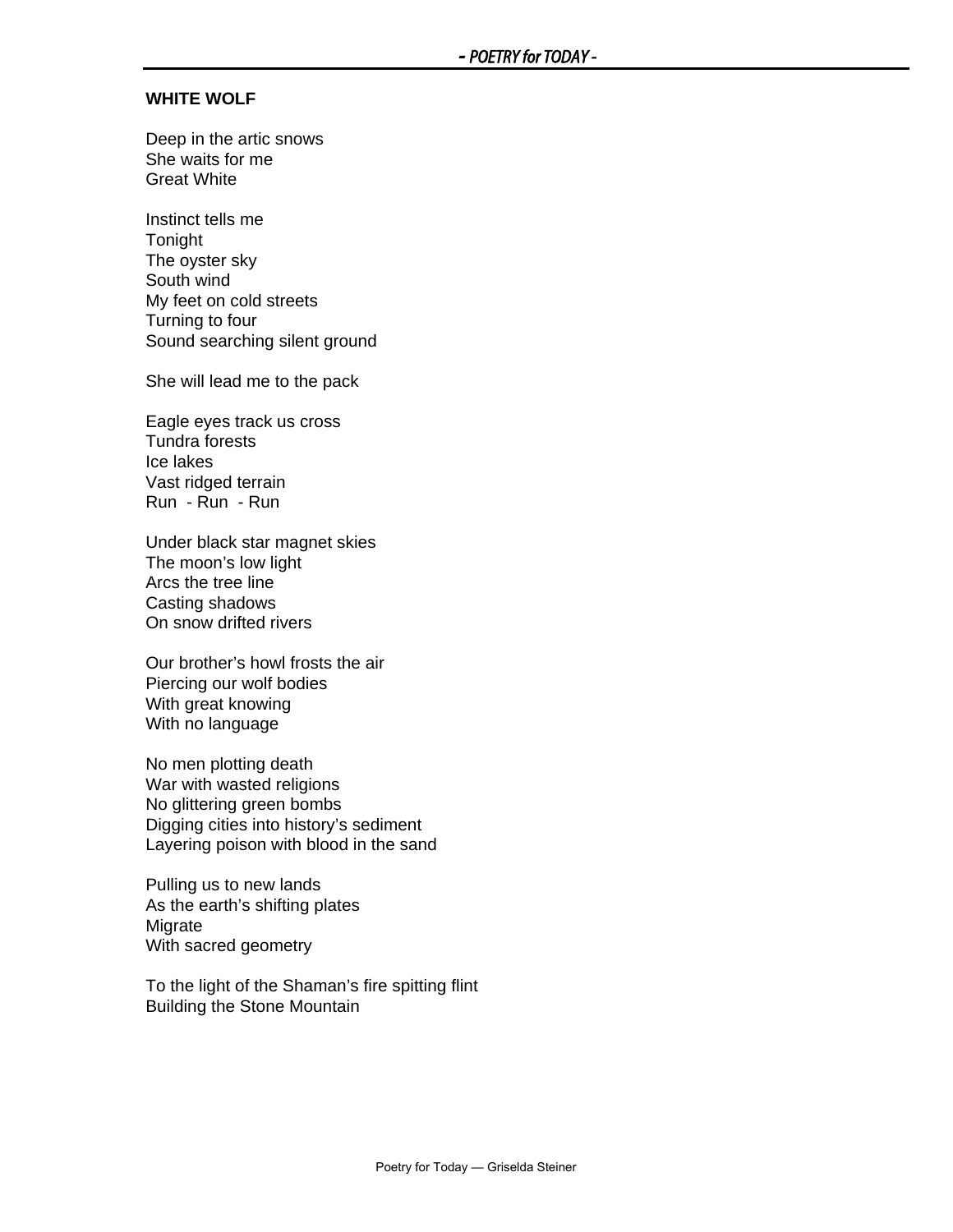### **WILDERNESS FACES**

I've seen Vast tundras of snow Pine lined Reflected shadows On ice lakes A frozen ocean

I remember Sands of Israel Strewn with Rusty carcasses Of old tanks A memoriam Against a blue sky

I've dreamt of Jungle rivers Curved flow Through green breathing life The birdcalls And animal cries

I've seen Gray mountain stone sides Risen rocks Testifying time With forests In their deep valleys

I've seen your face Lined with age Each cavern a monument to Another loved one gone

Our own blue river Lined with steel mountains The tower carcasses Strewn against the sky Echo cries of human sorrow

The blue river carries A vast ferry of souls Ascending to the fiery glow Of our beloved's embrace

I didn't know the wilderness was war.

Dedicated to World Trade Center Victims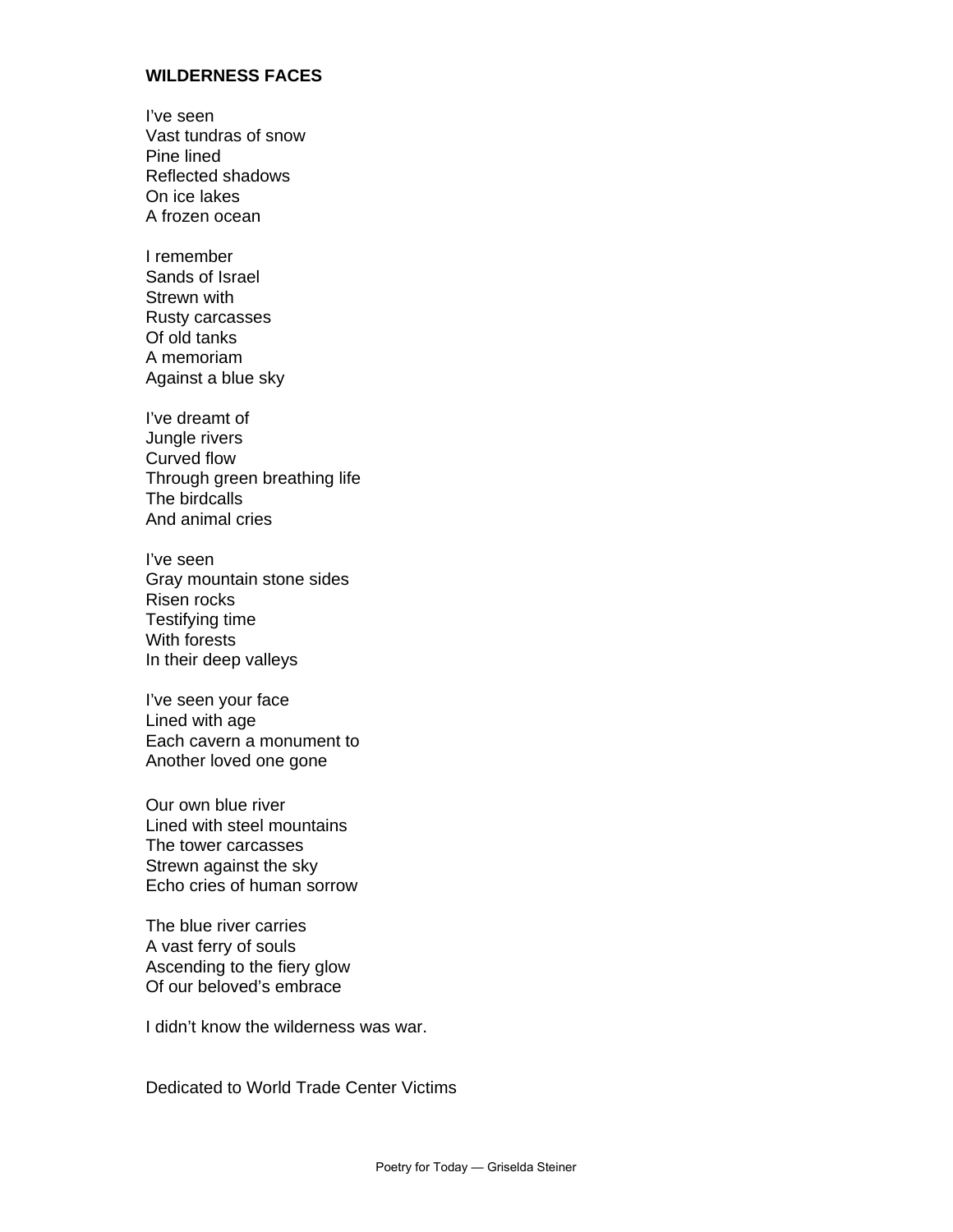#### **"I WAS HERE BEFORE GRANDFATHER"**

*Dedicated to Lois Michal Unger in Tel Aviv, Israel* 

Prophets dream in the stratosphere Where planes hide above the clouds The Eldest Daughter's voice Louder than the engine's roar Forgotten in the Holy Land Ever poised for war

Our ancestor's Bird Goddess wings Mark the seasons of the day Mediterranean Blue sunlit tides wash over Sunken treasure – terra cotta Roman ports – Jaffa

Walking streets with the centuries An easy human gait Bronze plaques commemorate The dead warriors fight for land Our pathway seeks no guide or Sacred talisman

Coasts of hills, green-gray olive trees Fresh fruits, dates, figs, apricots The shouk shoppers bargain Tasting bits of languages While a hierarchy of cats sleep Atop marble pillars

Call to prayer – Muezzin

Faded maps hint at history Broken pots glued by scholars Fragmented shards, stories Ground of ancient vessels Alphabets of sound and symbol Tell the truth of miracles

There's a room in the mother's house A buried rock chamber Where she sits brushing the sand Searching for the Eldest Daughter In the Promised Land.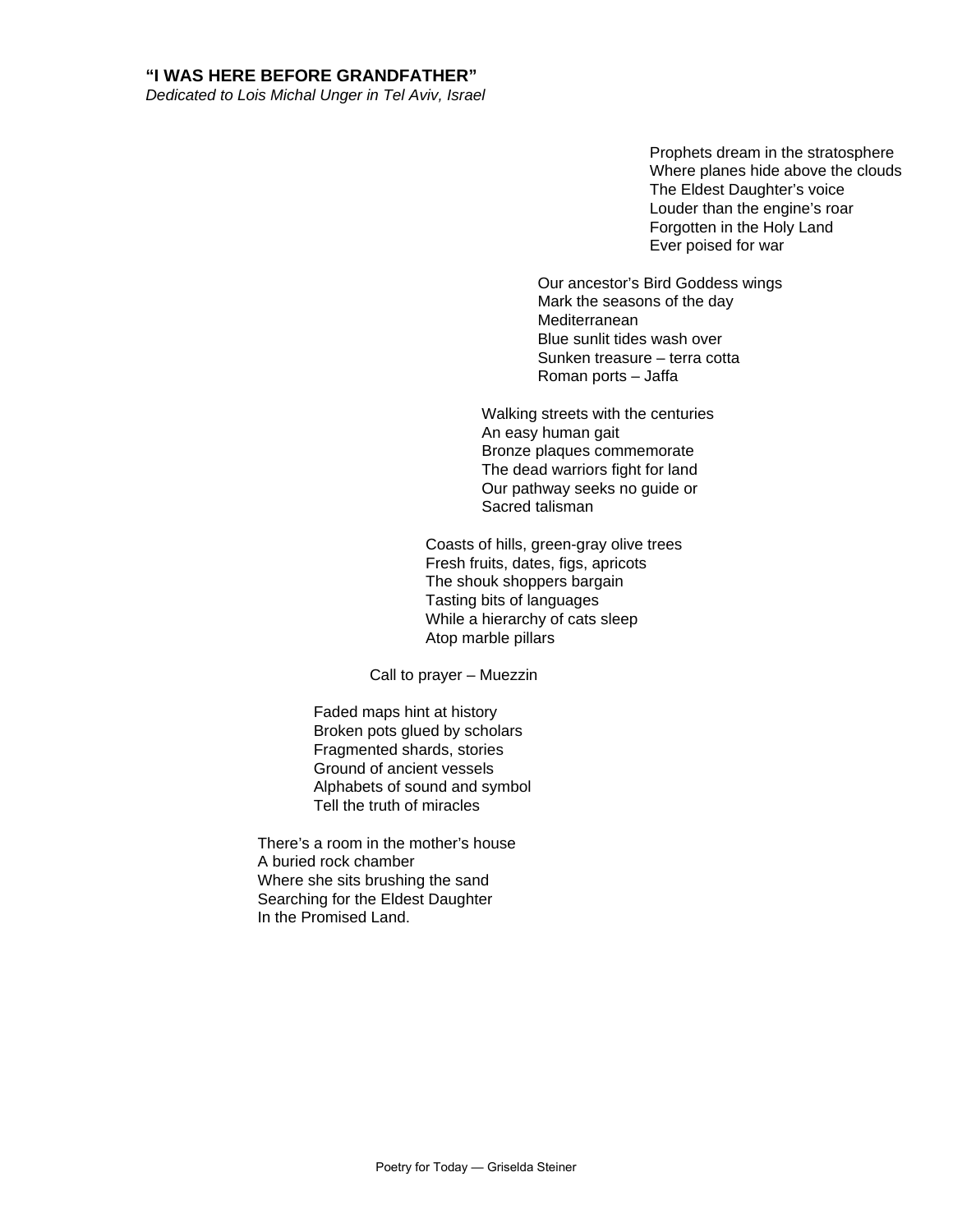NATURE HAS A MEMORY AND SHAKES OFF HER PAIN EARTHQUAKES – HURICANES – FIRES - VOLCANOES - FLOODS NO MORE TREES BLUE RIVERS - WILD ANIMALS - FLOWERS NO MORE FORESTS - JUNGLES - MOUNTAINS - VALLEYS DESERT CLOUDS – SECRET WEAPON RADIATION OCEAN DEPTHS BOMBED – HIDDEN BLASTS NO MORE FISH - GULF STREAM - ISLANDS MEN THINKING – EXPERIMENT – WAR ON LIFE NO MORE MEN THINKING GREED – POWER – ENEMIES NO MORE LIFE MAN – NATION - WAR NO MORE WARRIORS LAND WHERE THEY TEST A BOMBS *0*  LAND WHERE THEY TEST A BOMBS NO MORE WARRIORS MAN – NATION - WAR NO MORE LIFE GREED – POWER – ENEMIES NO MORE MEN THINKING MEN THINKING – EXPERIMENT – WAR ON LIFE NO MORE FISH - GULF STREAM - ISLANDS OCEAN DEPTHS BOMBED – HIDDEN BLASTS DESERT CLOUDS – SECRET WEAPON RADIATION

NO MORE FORESTS - JUNGLES - MOUNTAINS - VALLEYS

BLUE RIVERS - WILD ANIMALS - FLOWERS

NO MORE TREES

EARTHQUAKES – HURICANES – VOLCANOES – FLOODS NATURE HAS A MEMORY AND SHAKES OFF HER PAIN

*\_\_\_\_\_\_\_\_\_\_\_\_\_\_\_\_\_\_\_\_\_\_\_\_\_\_\_\_\_\_\_\_\_\_\_\_\_\_\_\_\_\_\_\_\_\_\_\_ GROUND 0*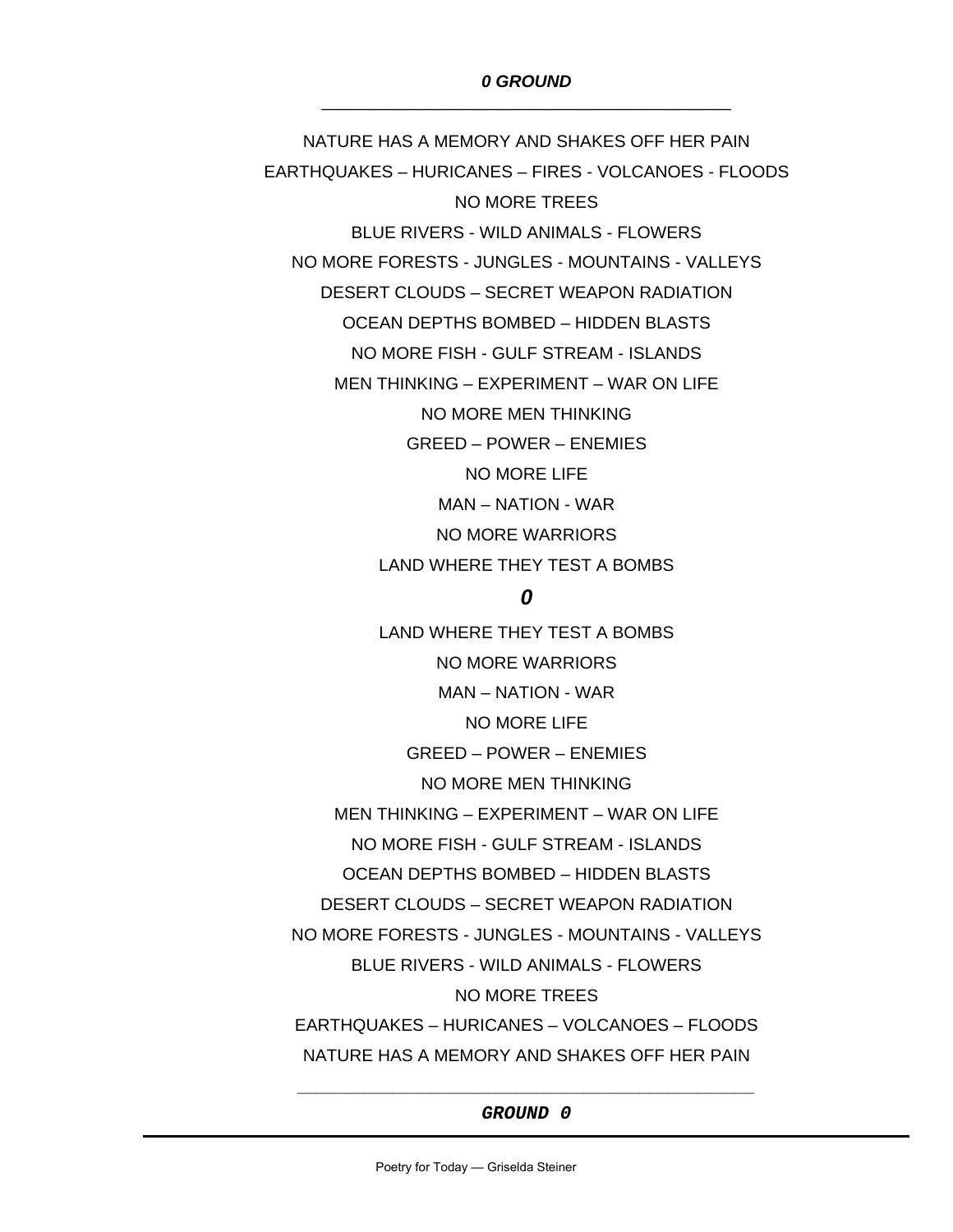# **OSHUN**

African Goddess of the River and Love

# **The River**

Under a crescent moon the river flows with never ceasing music.

Tall weeds thrash in the breeze, the waters reclining like a woman ripe with the sun.

Golden bracelets jangle as dancing feet of mad women slip through the mud to the cool waters.

# **Charm**

Oh Golden Lady, virgin coquette, complete in yourself capture a heart for me.

The new moon your mirror, the sacred drum your womb, accept my gift of flowers, candles, incense.

Please don't cry Not a harsh word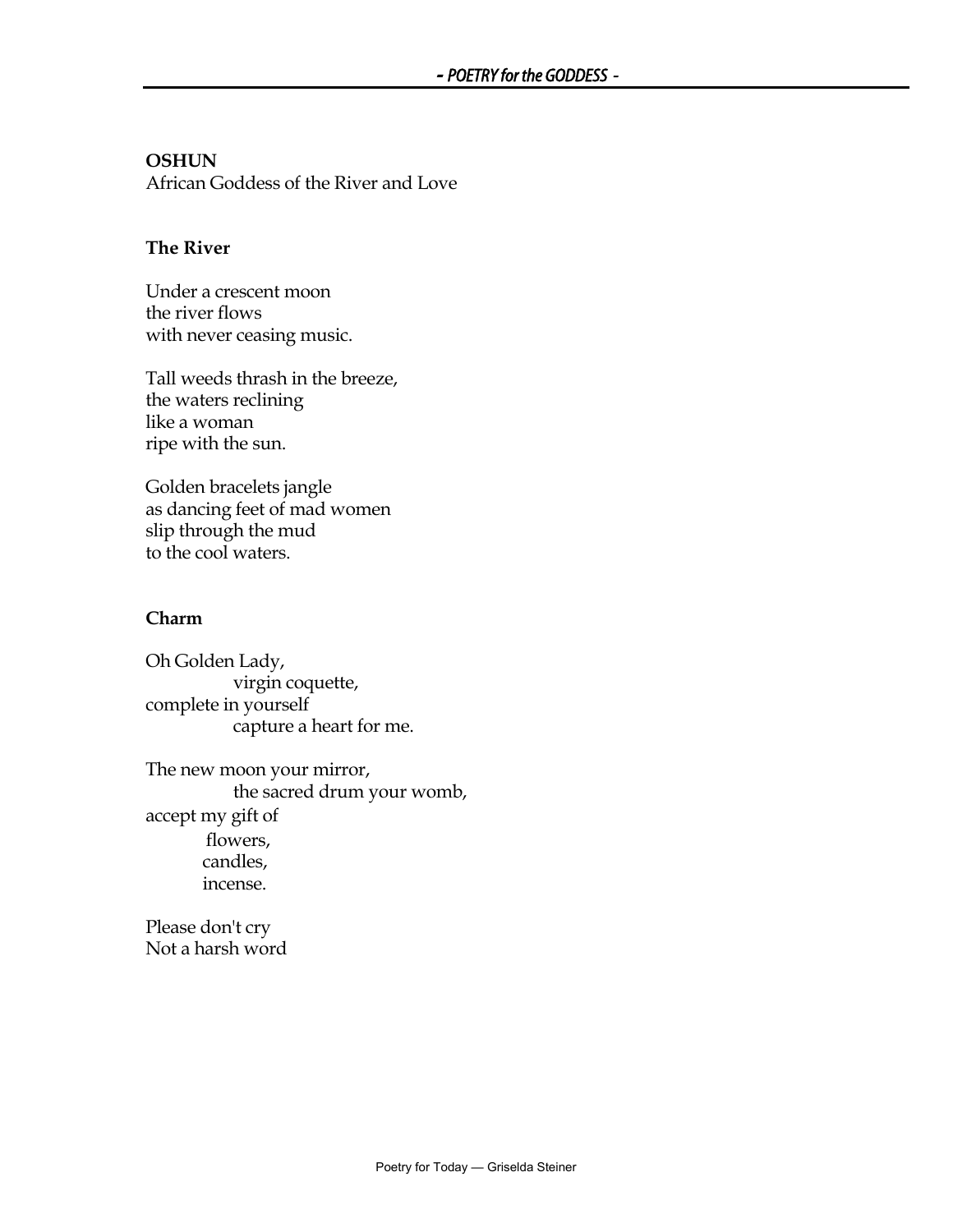# **Sleeping Goddess of Malta**

(Small Limestone Statue Of a Woman Sleeping)

Oh, ancestors, ancestors who left a language in stone limestone temples stained by the sea, winds and blood.

You sleep so tenderly on your side. A plump woman in pleated skirts whose breasts like happy children rest in your arms. Your torso curved in sensuous sleep.

The ancestors snore.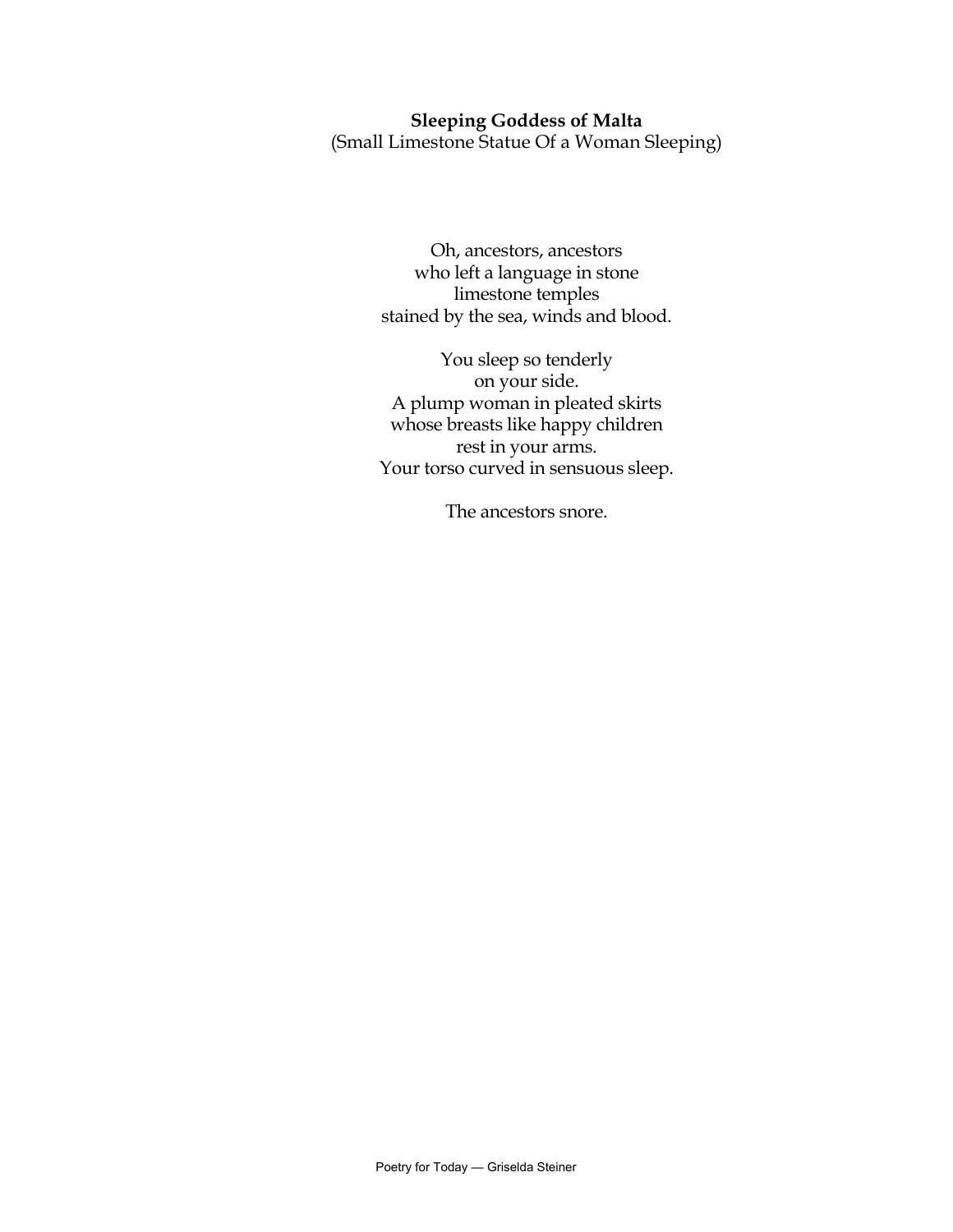# **SARASVASTI©**  (The Flowing One) Goddess Of All Knowledge & The Arts – Ancient India

Luminous Sarasvasti Serene On your lotus blossom throne Pearl necklaces entwine your soft breasts Silver and sapphire crown your black hair

Born with Brahma from a golden egg Your arms hold music and language.

Far from the cities, only those who Dream By the shore can see you As you flow down The blue river,

The swan at your side.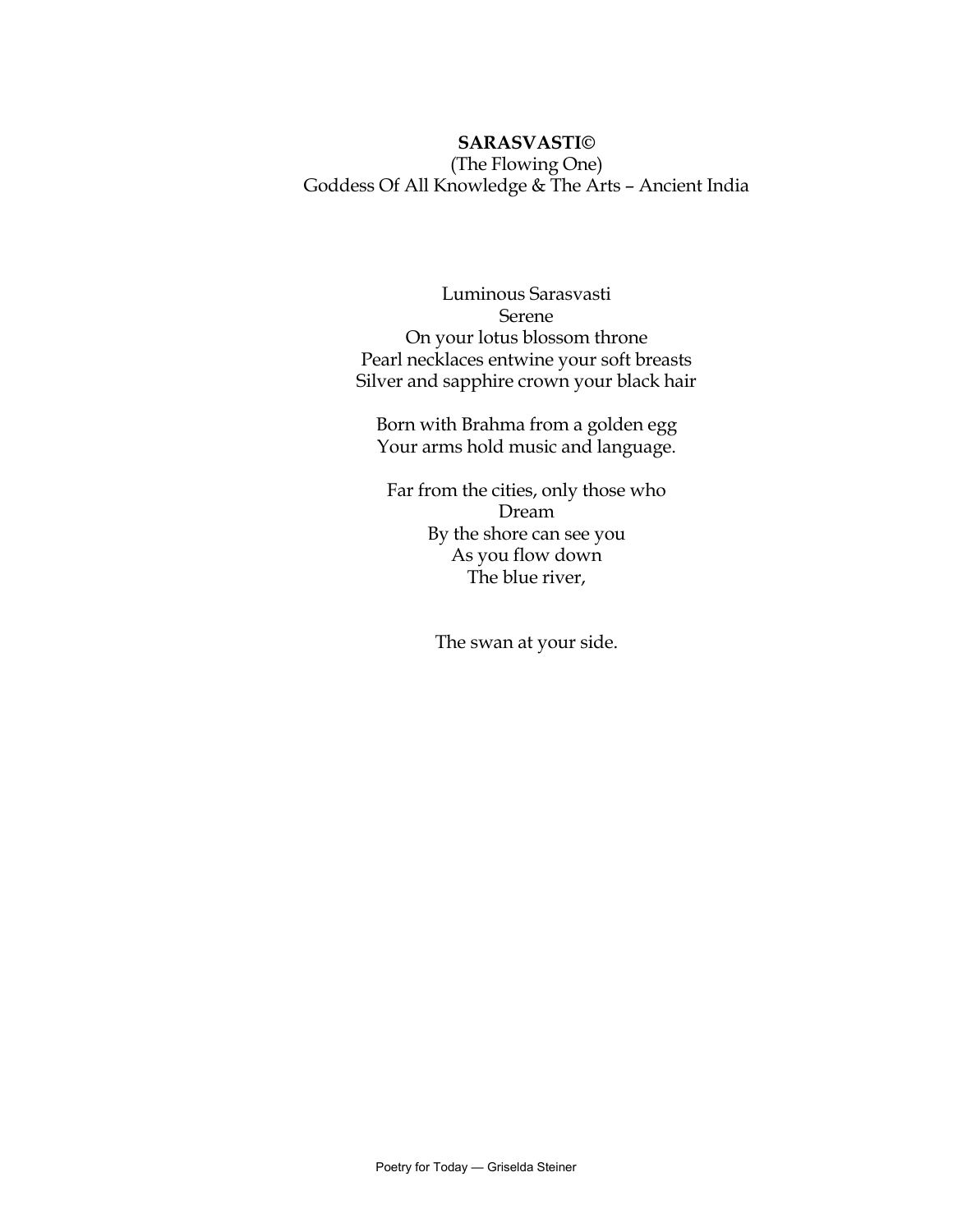### **DEMETER**

Ancient Greek Goddess of the Spring

 dandelions in tar a sudden rain storm our bodies embarrassed by pleasure will we bring our darkness out to air and let the current of the flooding stream sift our lives like the earth towards the river's wider flow?

 or will we turn again to habits determined by the bend of a willow branch?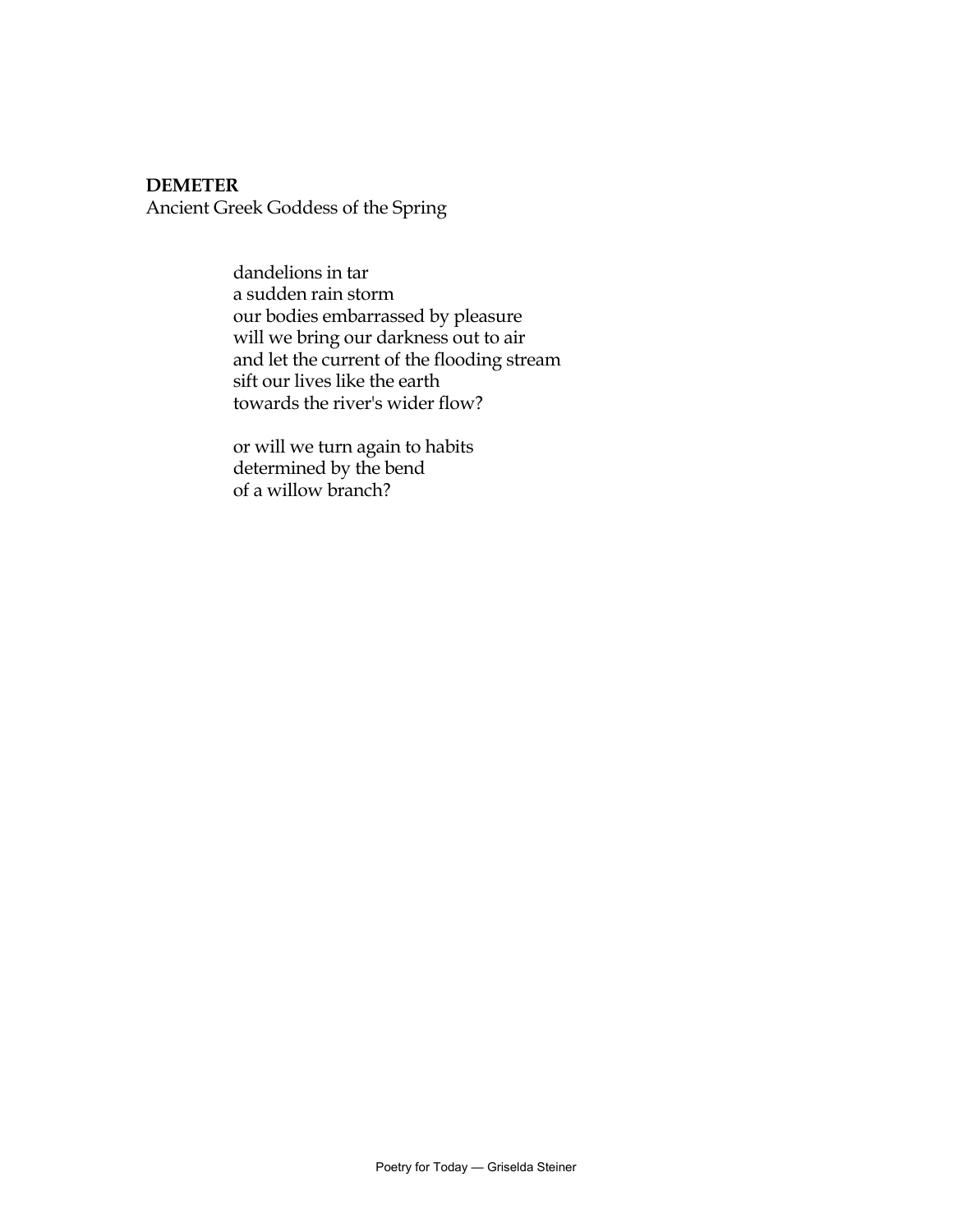*These poems are lyric poems from my musical drama "Hypatia". Here is a brief synopsis that will put the work in clearer context.* 

## **"HYPATIA"**

*Book/Lyric - Griselda Steiner*  Composer – Aurora Northland

## *BRIEF SYNOPSIS*

**HYPATIA** is a musical drama that takes place in a fantastic realm; The Land of Mysteries. The concept is based on the premise that most great Heroines of operatic lore are steeped in 18th and 19th Century stereotypical notions of womanhood. These notions were based on men's fear of her five great powers: 1) her sexuality; 2) her intuition; 3) her spirituality; 4) her wisdom; and 5) her destructiveness. The musical begins at the turn of the century when an OLD DIVA wanders on the grand opera stage where she performed during her career. The theatre is slated to be torn down the next day. On the backdrop looms a giant spider web and when the OLD DIVA trips on a trap door, HYPATIA, Crown Priestess of Destiny, emerges from the web. She proclaims, *"Souls born from man's imagination, challenge the premise of your creation. Stop you can be free - You can change your destiny."* 

Five great Heroines: CARMEN (from "Carmen" by Bizet); AZUCENA (from "Il Trovatore" by Verdi); THE QUEEN OF THE NIGHT (from "The Magic Flute" by Mozart); VIOLETTA (from "La Traviatta" by Verdi); and SALOME (from "Salome" by Strauss) take Destiny's journey set for them in a series of trials conducted by a light carousel that emanates from the spider's web. In the first trial they must have the desire to change; in the second they confront their composers; in the third they accept the consequence of their wishes coming true; and in the last they confront themselves. When the OLD DIVA awakens and remembers her vision, she sings passages she recalls from the Heroines' songs. CARMEN, VIOLETTA and the QUEEN OF THE NIGHT join her for a final bow. When the OLD DIVA closes the curtain forever, we hear the stage collapse in a demolition blast. HYPATIA emerges from the mist.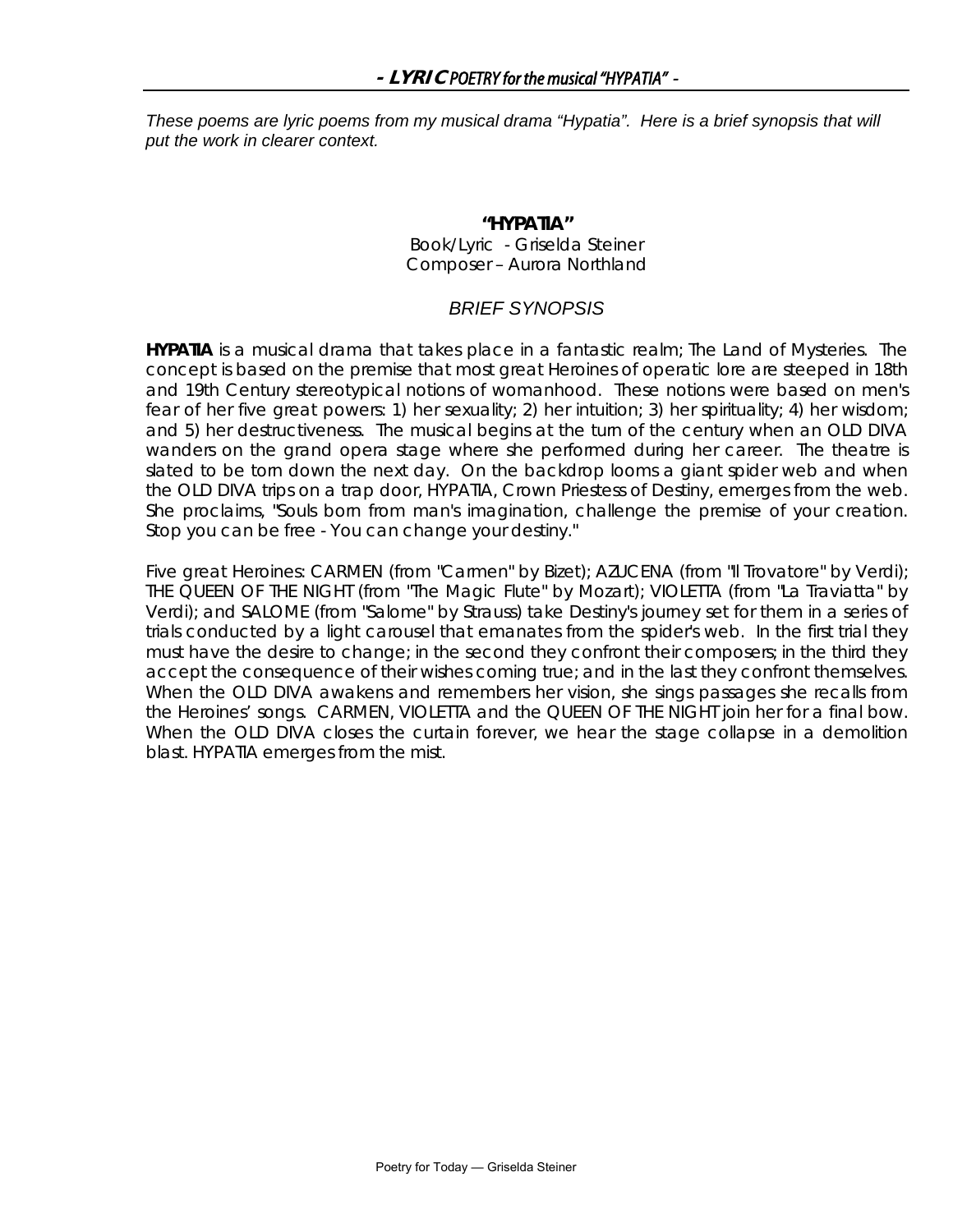## **"TIMELESS THE LAND OF MYSTERIES"**

*Sung by HYPATIA* 

 TIMELESS THE LAND OF MYSTERIES A DESERT WINDS WHISPER IN THE DAWN WHERE ANGELS SLEEP AND MUSES PUMP THE FURNACE WHERE DREAMS ARE BORNE

 LIKE HOT GLASS AIR COOLS THE MOLTEN FORM INTO THE SHAPE OF MYTHS

 WHERE STORIES ETCHED IN GOLD FROM LIVES ON EARTH UNFOLD THE TRUE WEIGHT OF THE SOUL MAKES THE MEASURE OF THE ROLE

 HYPATIA, I CROWN PRIESTESS HERE A MARTYR OF OLD ALEXANDRIA BY CHRISTIANS STONED WITH OYSTER SHELLS THEY SCRAPED MY BONES

 BURNT MY BOOKS OF GRECIAN LORE ASTRONOMY ART, SCIENCE, POETRY WITH THE GREAT LIBRARY

 HYPATIA, A PHILOSOPHER CALLED **HERETIC**  GREEK GODDESSES TESTIFY TO THE DIVINE FEMININE LIFE MY WISDOM BRANDED LIES

 MY CRUEL FATE TO WEAR A CROWN OF THORNS MIRRORING HIM FOR WHOM I WAS STONED

 FEMININE DESTINY IS MY PRIZE I THE GUIDE WHERE I CAST MY WEB WHERE I WEAVE MY THREAD I CATCH SOULS LIVING AND DEAD

 AROUND THE COSMOS EDGE TO EDGE ALL MATTER SPINS ON MY SPIDER'S THREAD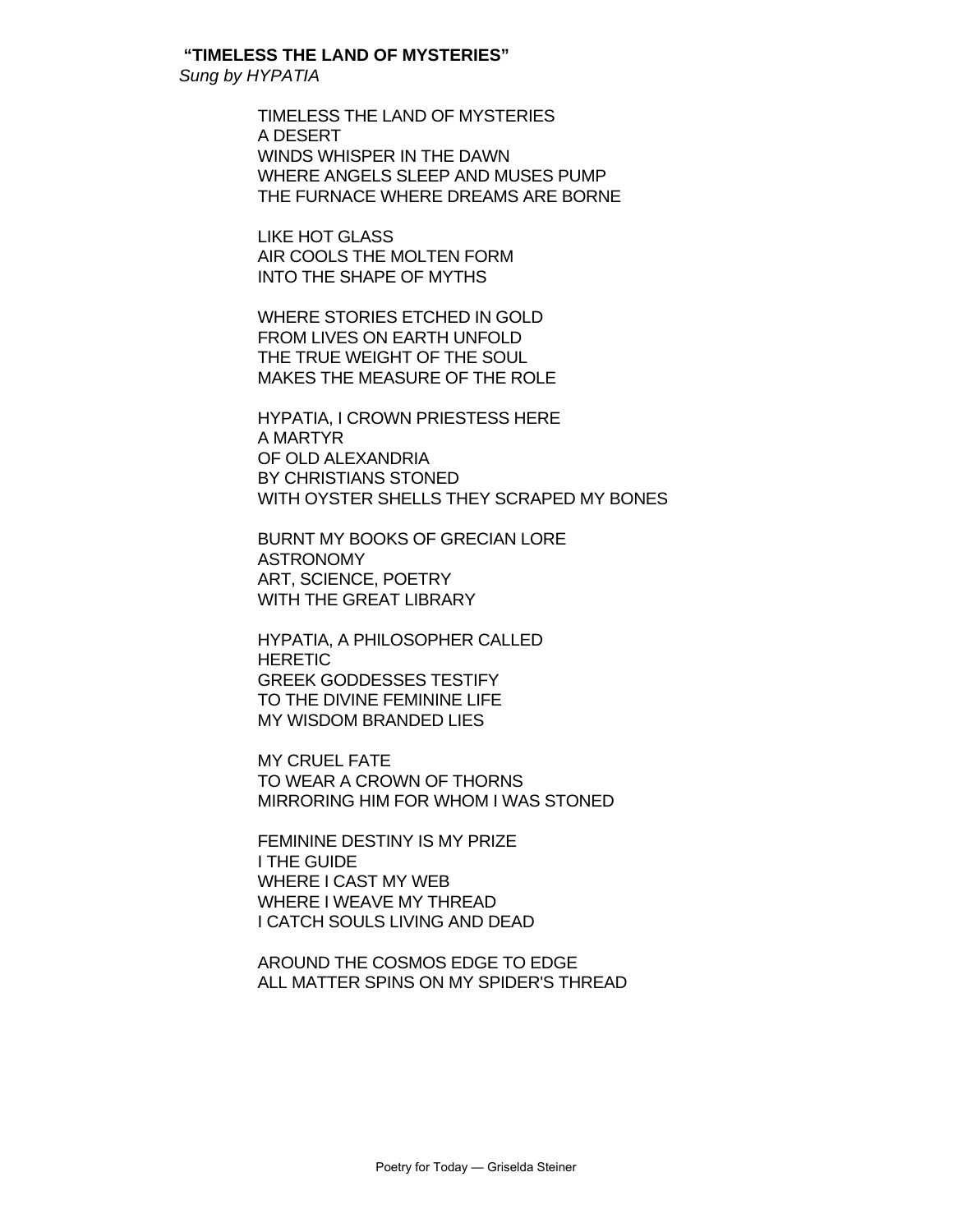JOHN THE BAPTIST'S HEAD MY GIFT FROM HEROD HIS LIPS STILL HIS EYES SEALED PRISONER, BEHEADED, DEAD

RED THE SILVER WHERE HE BLED NO MORE SERMONS NO MORE CRIES OH MY FOOL - IOKANAAN DIES

I DANCE I DANCE DANCE I DANCE I DANCE DANCE MY SKIN SHINES THE DRUMS BEAT GOLD STAR BEADS CHAIN MY TWISTING FEET

LOOK MY MOTHER'S GLARE PIERCES BLUE SMOKED MYRRH MY BACK ARCHED MY ARMS CURVE CIRCLING MEN'S YEARNING STARES

ONE BY ONE OFF MY VEILS HEROD'S HEART WAILS HIS EYES LIT WITH FIRE HIS SECRET HELL, DESIRE

I DANCE I DANCE DANCE I DANCE I DANCE DANCE MY SKIN SHINES THE DRUMS BEAT GOLD STAR BEADS CHAIN MY TWISTING FEET

MOTHER FEARED JOHN'S CRIES DENYING TRUTH FOR LIES JOHN'S TEMPTING BARED MY SOUL HE NAMED ME SINNER - SO FOUL

I WANT JUST ONE CHANCE MY JOHN SEE ME DANCE YOU'D TOUCH ME YOU'D TAKE MY BODY AND LOVE ME

I KISS HIS LIPS A BITTER KISS

I DANCE I DANCE DANCE I DANCE I DANCE DANCE MY SKIN SHINES THE DRUM BEATS GOLD STAR BEADS CHAIN MY TWISTING FEET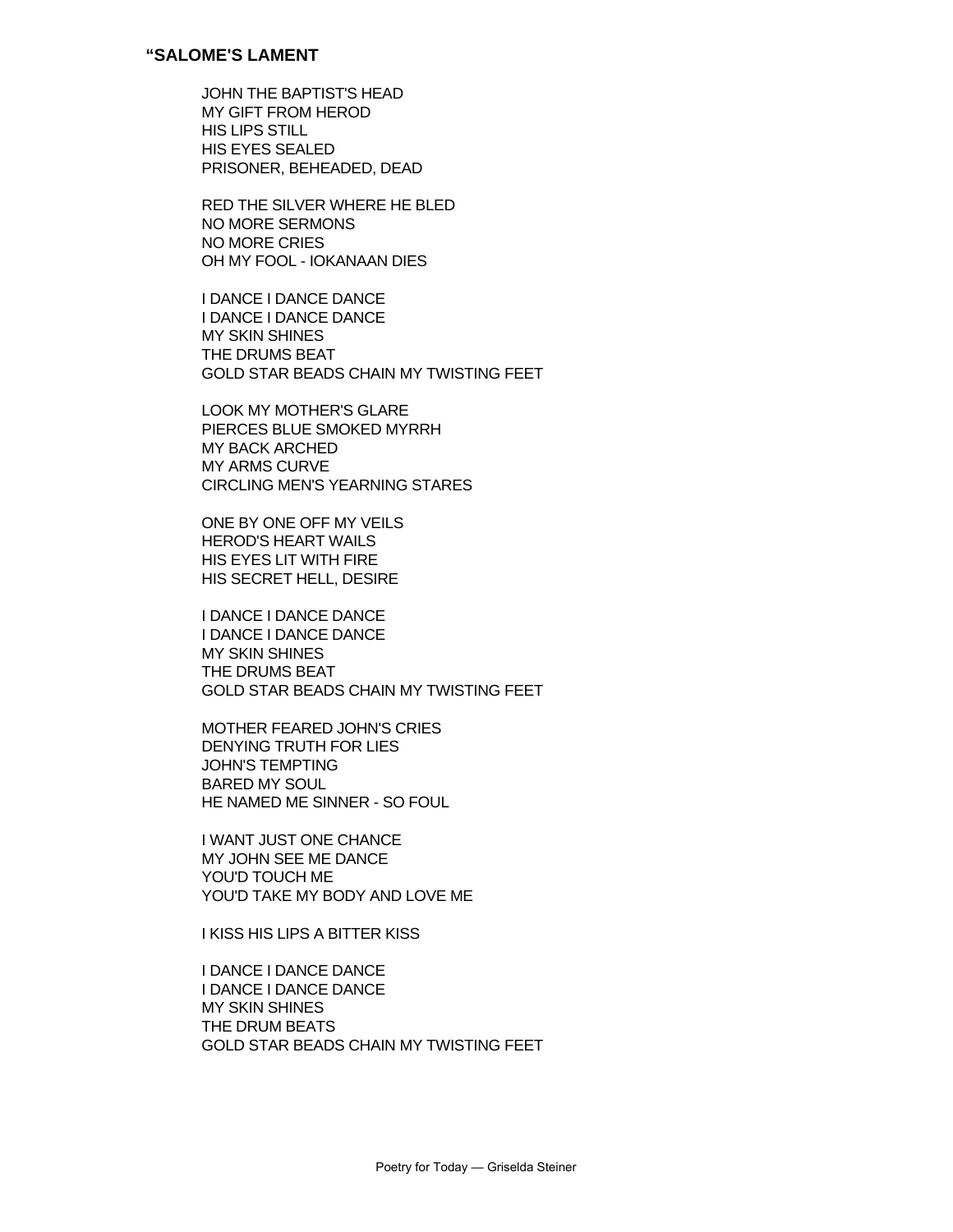#### **THE QUEEN OF THE NIGHT'S LAMENT**

THEY MADE ME THE QUEEN OF THE NIGHT GIVE ME BACK MY LIGHT

 I AM THE ONE SOURCE OF LIFE DEEP IN THE SEA BEGUN MINE BECAME THE NIGHT HOURS WHEN MEN STOLE MY BELOVED SUN

 THEY THREW ME IN DARKNESS THEY COVERED ME WITH LIES BUT I WAS ONCE THE RULER OF THE HEAVEN AND THE SKIES

 WITH IRON SWORDS AND WEAPONS THE DREAD WARRIORS CAME THEY MADE GODDESSES DEMONS AND GAVE US EVIL NAMES

 BY SO MANY NAMES I LOST MY FAME ISIS – GAIA - IXCHEL CERRIEWEN - INANNA HATHOR - DORGA

 GONE ARE HALF MY POWERS MINE ARE THE DARK HOURS

 CALLING THE ONE PRINCIPAL TWO CREATED DUALITY GOOD AND EVIL GLORIFIED GOD AND SATAN SOLIDIFIED

 I AM THE QUEEN OF THE NIGHT GIVE ME BACK THE LIGHT

 WHEN ONE BROTHER KILLED ANOTHER THEY DEFIED THE MOTHER FROM THE CREATION OF EVE AROSE MEN'S BLASPHEMIES

 FROM HIS IGNORANCE AND GREED LUSTING POWER AND SEED MEN CLAIMED MY SPIRITUAL REALM NOW THEY'RE OVERWHELMED BY THE DUNG OF THEIR DECEITS

 POISONING PLANTS, ANIMALS, AIR AND SEA THEY WILL COME BECKONING ME

 THEY MADE ME THE QUEEN OF THE NIGHT GIVE ME BACK MY LIGHT

 WHEN MY DOMINION IS RECLAIMED IT WILL BE A DAY OF MIRACLES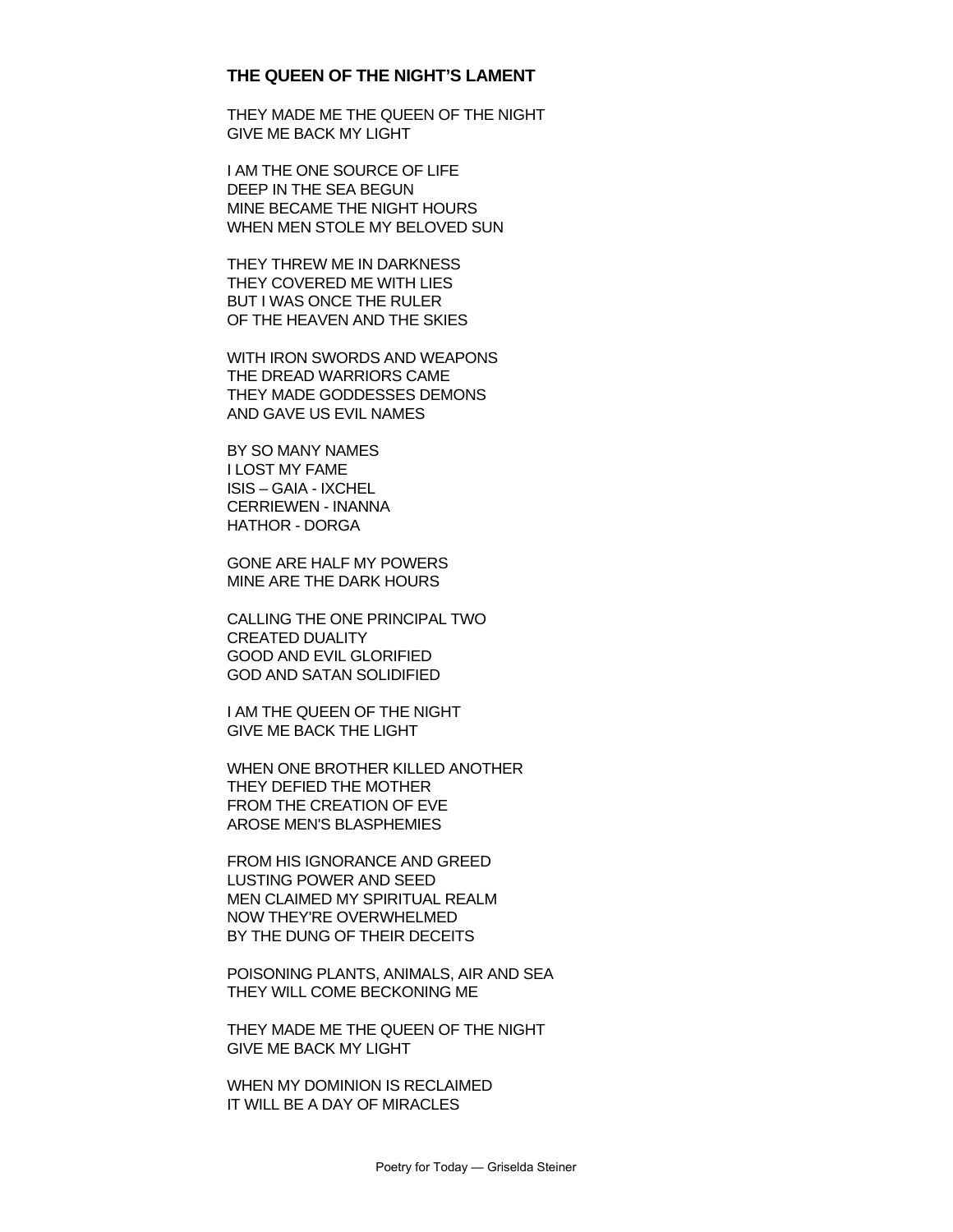### **SACRIFICIAL LAMB** Sung by Carmen

 NO SACRIFICIAL LAMB WILL I BE ON THE TABLE OF MAN'S PROFANITY

 I WILL NOT SACRIFICE MY PLEASURE TO ENTERTAIN MAN AT HIS LEISURE

I CAN SAY YES AND I CAN SAY NO

 I, THE DARK SORCERESS - NAGINI MY NAME LET THEM WHO DEFILE ME BURN IN THE FLAME

 OF ALL THE MYTHS WOMEN HAVE FULFILLED TO SCREW, SCREAM AND BE KILLED IS MAN'S DESIRE

 IF A MAN REJECTS LOVE AND HAS SELF HATE A BATTERED PROSTITUTE WILL BE HIS MATE

 I CAN SAY YES AND I CAN SAY NO WOMEN - LOOK AT STARLETS IN HISTORY TO PAST PRESENT AND FUTURE AND BEWARE YOU WILL BE WELL PAID AND BE JEWELED BUT EARLY DEATH TO YOU - YOU FOOL

 IN MY NEW DESTINY - THE LAMB IS MAN I WILL TAKE MY PLEASURE AND RETURN THEM FROM WHENCE THEY CAME - TO THE GREAT MOTHER

 WOMEN HEAR MY WORDS AND YOU CAN CHOOSE TO BE THE LAMB AND BE SLAUGHTERED OR TO LOOK AT YOUR DEATH IN MEN'S MYTHS AND BURN IT WITH THIS WISH

STOP I WANT TO FREE - I WANT TO CHANGE MY DESTINY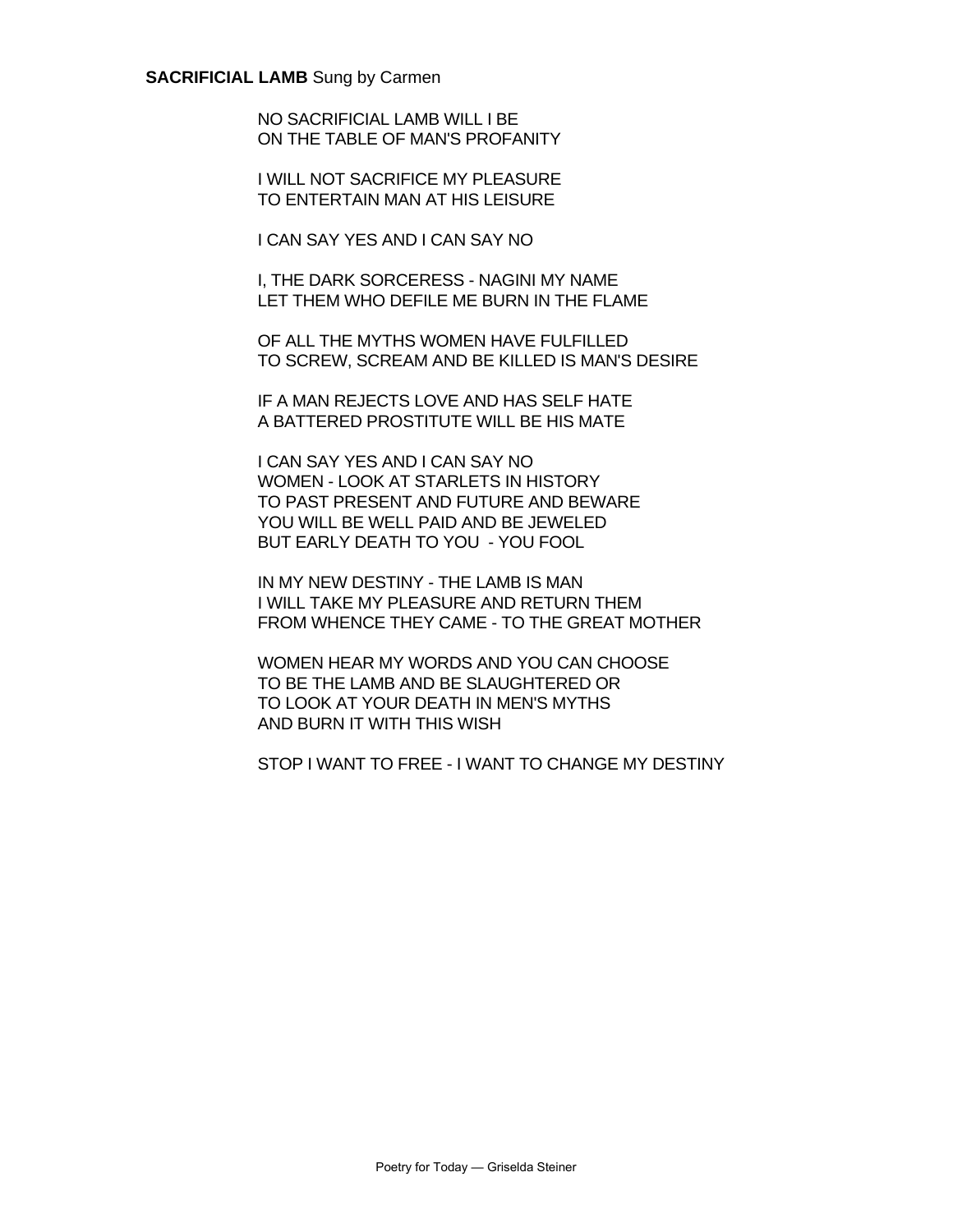## **"MY DAUGHTERS"**

*Sung by The Queen of the Night* 

 $1-$  2- NAKED ANGELS WILL YOU BE HIS LED TO SLAUGHTER ONLY WIFE

 MY SWEET GIRLS FLOWERING YOUR CHILDREN IN A CRUEL CRUEL WORLD WILL YOU HOLD THEM

 I KISS YOUR FACE YOUR EYES SO OLD

WHO HOLDS YOUR HAND I GIVE YOU MY VOICE AND

I SEE YOU TOIL

IN THE JUNGLES OR MY LOVE ON A YOUR SMALL HANDS BLEED THE SUNDAY RAINBOW TO THE SUN

IN THE MOUNTAINS IN THE MOUNTAINS

 IN THE RIVERS YOUR FEET ARE SOILED

 MY DAUGHTERS NAKED ANGELS LED TO SLAUGHTER

 MY SWEET GIRLS **FLOWERING** IN A CRUEL CRUEL WORLD

 WHEN YOU BEGIN TO BLEED THEY WILL COVER YOUR FACE - DISGRACE WHILE YOUR FAMILY SLEEPS WOMAN - ALONE YOU WEEP

 THEY WILL CUT THE PLEASURE FROM YOUR LOINS THE CORD - YOU WON'T INHERIT THE WORLD

 WHILE YOUR BROTHER GROWS TO RULE YOUR POOR STRICT WORLD YOUR LIFE BEQUEATHS THE DUST

 MY DAUGHTERS WHEN YOU MARRY A LONELY WIFE

SAFELY IN YOUR ARMS

OH COME TO ME IN THE INTERNATION TO ME I WILL HOLD YOUR HANDS YOU STARVING SOULS TEAR OFF THE WEDDING BAND

UNTIL YOU WEAR THE WIND TO DRY YOUR TEARS A WEDDING BAND WILL YOU NOW FOLLOW

IN THE DESERTS THE BURNT OUT GODS IN THE RAIN

BURDENS SHAPE YOUR BACK TEAR OFF THE WEDDING BAND